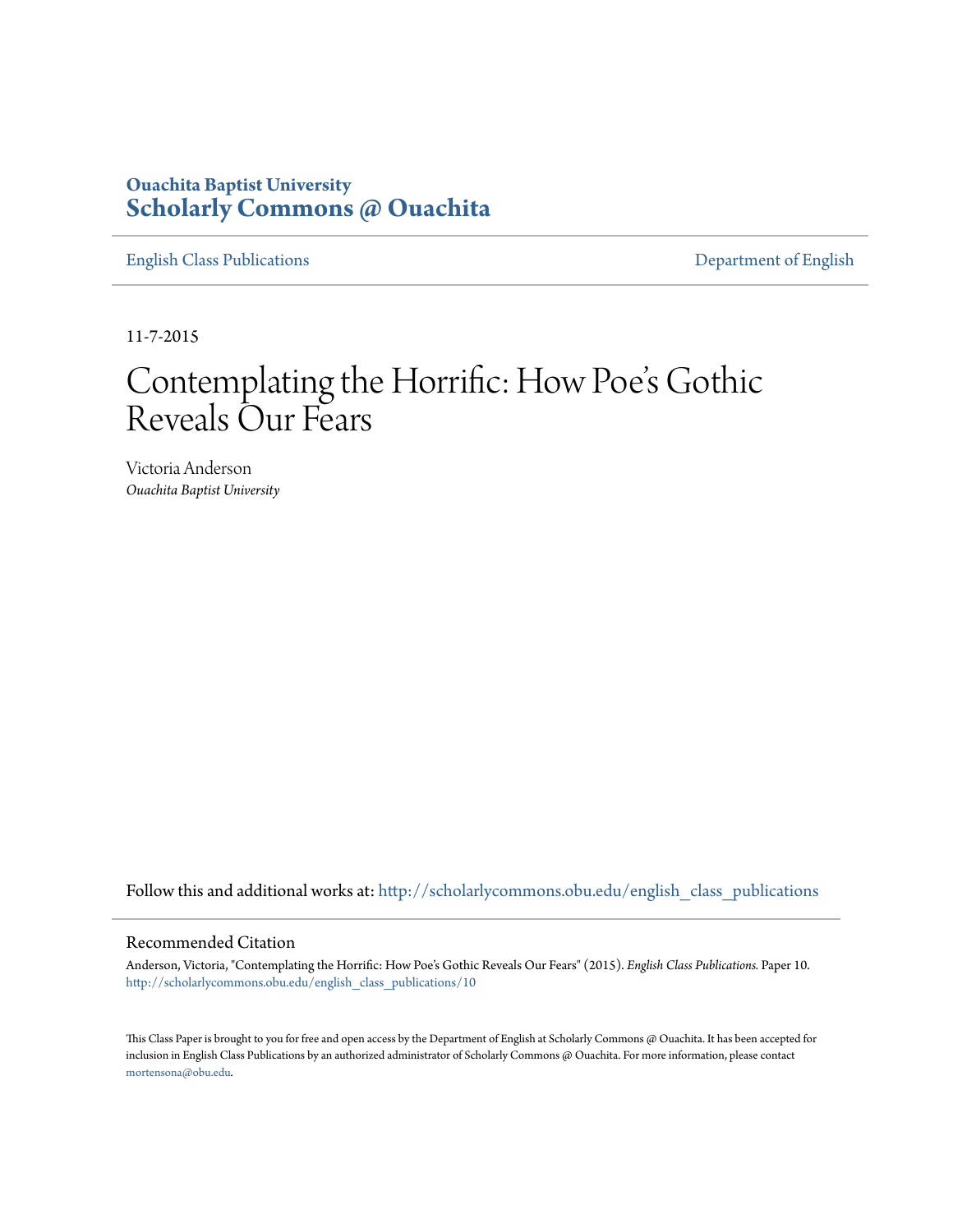Victoria Anderson

ENGL 3103

 $\overline{\phantom{a}}$ 

#### Professor Pittman

## 7 November 2015

Contemplating the Horrific: How Poe's Gothic Reveals Our Fears

It is very clear to see from Edgar Allen Poe's works of prose that the Gothic explores the dark and uncanny part of the human mind, and the fears Poe had are not very different from our own ("Gothic Creativity" 22).<sup>1</sup> This uncanny side of the mind is strangely fascinated with monstrosity, decay, and violence.<sup>2</sup> People's fascination with things like violence comes from fear. The exploration of the Gothic reveals contemporary fears of serial killers, death, guns, apocalypse, and the war in Iraq and Syria. The fear of terrorism has resurfaced after the recent bombings in Paris. There are countless popular movies, books, television shows, and video games that explore all of these different fears and elements of the Gothic. For example, the TV show "Jericho" deals with war and apocalypse and the book series *The Hunger Games* focuses largely on death. In her article, "Poe and Gothic Creativity," Maria Lima writes that Gothic works like Poe's and contemporary horror stories produce an awareness of the presence of terror. These works show disturbing, yet fascinating, imagery but nothing as disturbing as contemporary reality ("Gothic Creativity" 28). Botting's statement that "horror appears when fears come a little

 $<sup>1</sup>$  Charles L. Crow says that "the essence of the uncanny is a sense of weirdness, created when</sup> something that seemed safe and familiar suddenly becomes strange, or something that should have remained hidden is revealed" (*American Gothic* 7). This is my working definition for uncanny throughout my paper.

 $2<sup>2</sup>$  I am using the definition for monstrosity Fred Botting, lecturer in English at the University of Wales, provides in his essay as "works that transgressed the codes of reason and morality, presenting excessive and viciously improper scenes and characters" (*Making Monstrous* 163).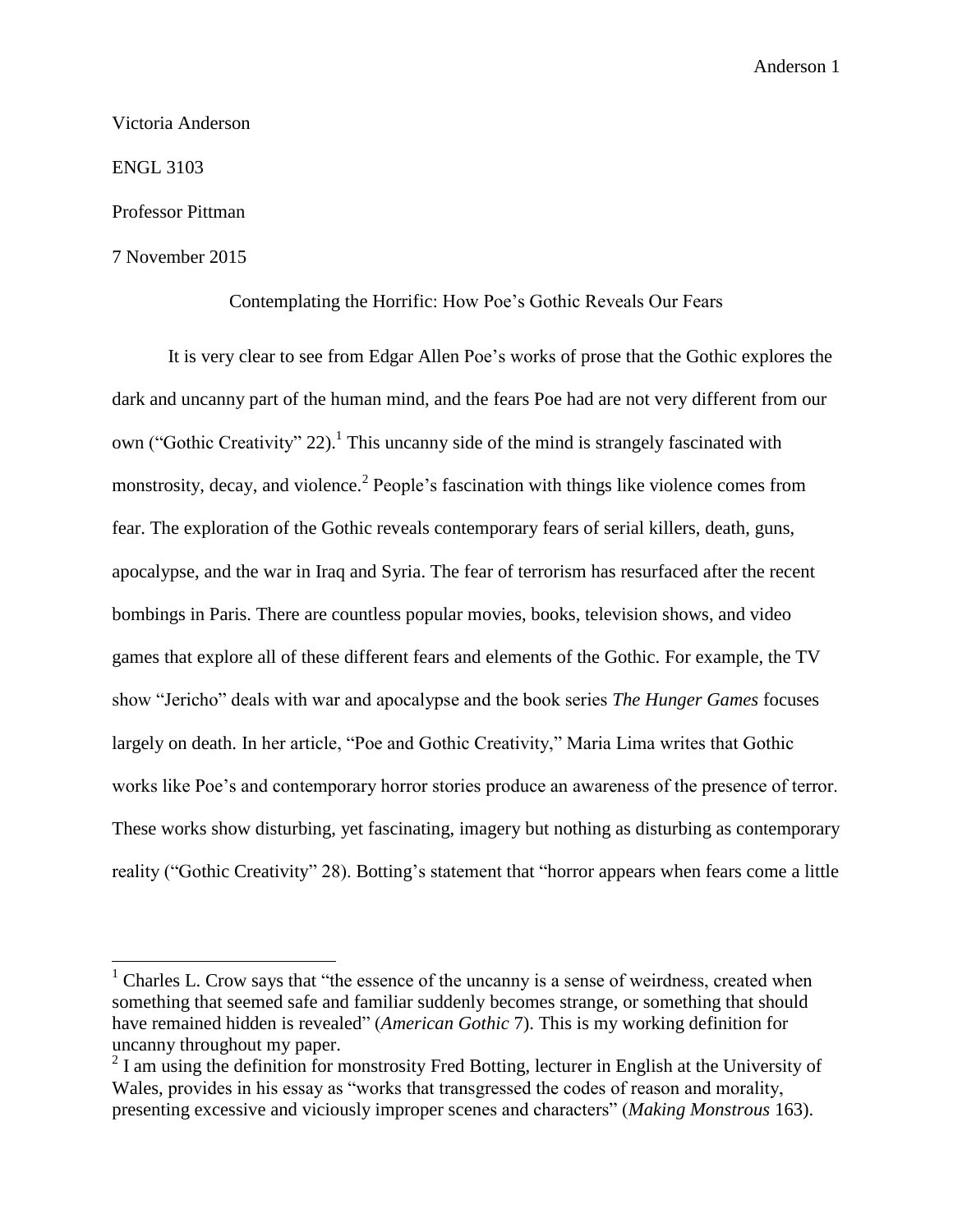too close to home," agrees  $(124)$ .  $\frac{3}{2}$  An exploration of the gothic elements found in Poe's works reveal fears of past and present, as well as universal fears such as darkness and death. With this in mind, we will be able to understand why we are drawn to the Gothic even though it shows us our fears.

The focus on the Gothic horror in nineteenth-century America shows much about the situations and fears of the time. Diseases were common and deadly, especially during childhood. Crow writes, "Poe's apparent fascination with disease, death and decay, like most elements of the Gothic, involves only a slight exaggeration of the everyday reality of his time" (*American Gothic* 43). Bodies were prepared for burial in the home, so most people were uncomfortably familiar with death, disease, and dead bodies. Unfortunately, tuberculosis was an especially deadly disease at the time that many were all too familiar with. <sup>4</sup> Tuberculosis, the cause of Poe's wife Virginia's death, slowly drained the life and strength from people. At the turn of the twentieth century TB was the leading cause of death, and more than 80% of the United States' population were infected before their twenties ("Medical Dictionary"). Since TB was so common, everyone knew someone who had TB. This closeness with death was a gruesome reality that is seen through the Gothic.

Another fear was insanity. People in the nineteenth century and people today are afraid to lose control of their own thoughts and actions. In Poe's time, people who were considered mad

 $\overline{\phantom{a}}$ 

<sup>&</sup>lt;sup>3</sup> "Bound up with feelings of revulsion, disgust and loathing, horror induces states of shuddering or paralysis, the loss of one's faculties, particularly consciousness and speech, or a general physical powerlessness and mental confusion" (*Gothic* 124).

<sup>&</sup>lt;sup>4</sup> "Tuberculosis (TB) is a potentially fatal contagious disease that can affect almost any part of the body but is mainly an infection of the lungs. It is caused by a bacterial microorganism, the tubercle bacillus or *Mycobacterium tuberculosis*. Although TB can be treated, cured, and can be prevented if persons at risk take certain drugs, scientists have never come close to wiping it out. Few diseases have caused so much distressing illness for centuries and claimed so many lives" ("Medical Dictionary").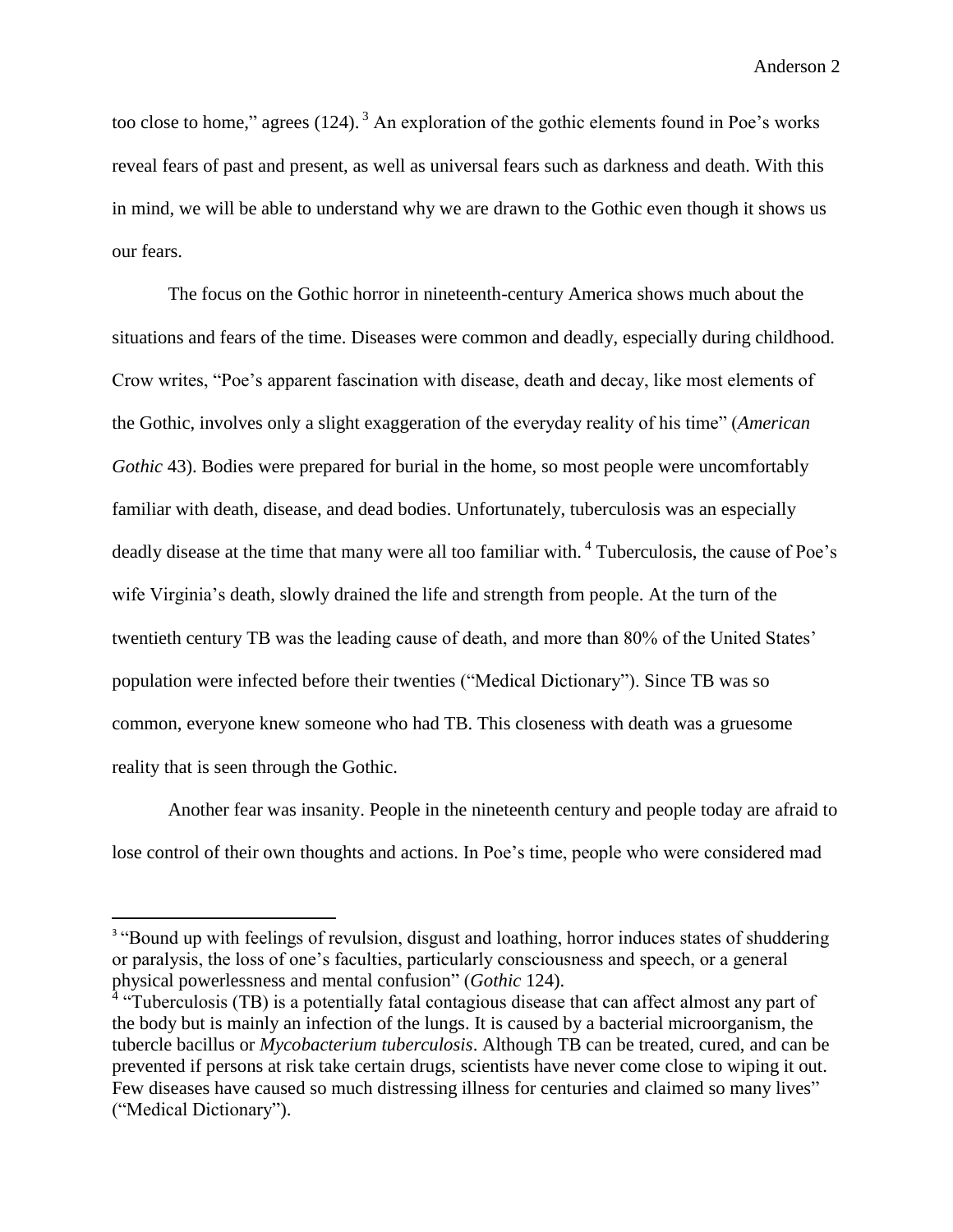were placed in lunatic asylums, or mental hospitals. These places were known for being dehumanizing and prison-like ("Science Museum"). Early on, the doctors and psychiatrists physically abused and restrained their patients. An alternative to this was moral treatment, where instead of being restrained patients were kept under careful watch by physicians and psychiatrists. However, the successfulness of this technique was exaggerated by the asylums; it did not work as well as expected and reported. When the death of patients increased in 1890, the physicians turned back to methods involving straitjackets, seclusion, and sedative drugs. Public funding poured into the construction of asylums between 1800 and 1900, and were designed to be both majestic and therapeutic ("Science Museum"). This outward beauty of the asylums hid the horrors within, invoking the gothic sublime. Crow writes, "The sublime replaces comfortable beauty with a beauty that mingles awe and even fear" (*American Gothic* 6). These beautiful and scary buildings were perfect material for any Gothic writer.

One of Poe's most-anthologized short stories, "The Tell-Tale Heart," includes many elements of horror that illustrate multiple fears. The setting of "The Tell-Tale Heart" is one of these elements. There is not much detail given about the setting except that the old man's bedroom is "black as pitch with the thick darkness" (Poe 692). This illustrates the universal fear of darkness (*American Gothic* 39). People are afraid of the dark because they cannot see anything and then their minds run wild with panicked thoughts at every noise. The narrator says, "I knew that he had been lying awake ever since the first slight noise, when he had turned in the bed. His fears had been, ever since, growing upon him. He had been trying to fancy them causeless, but could not" (Poe 693). Nearly everyone has experienced this reaction to a strange noise in the dark. As the old man's fear grows, so does the readers'. This shared fear of the dark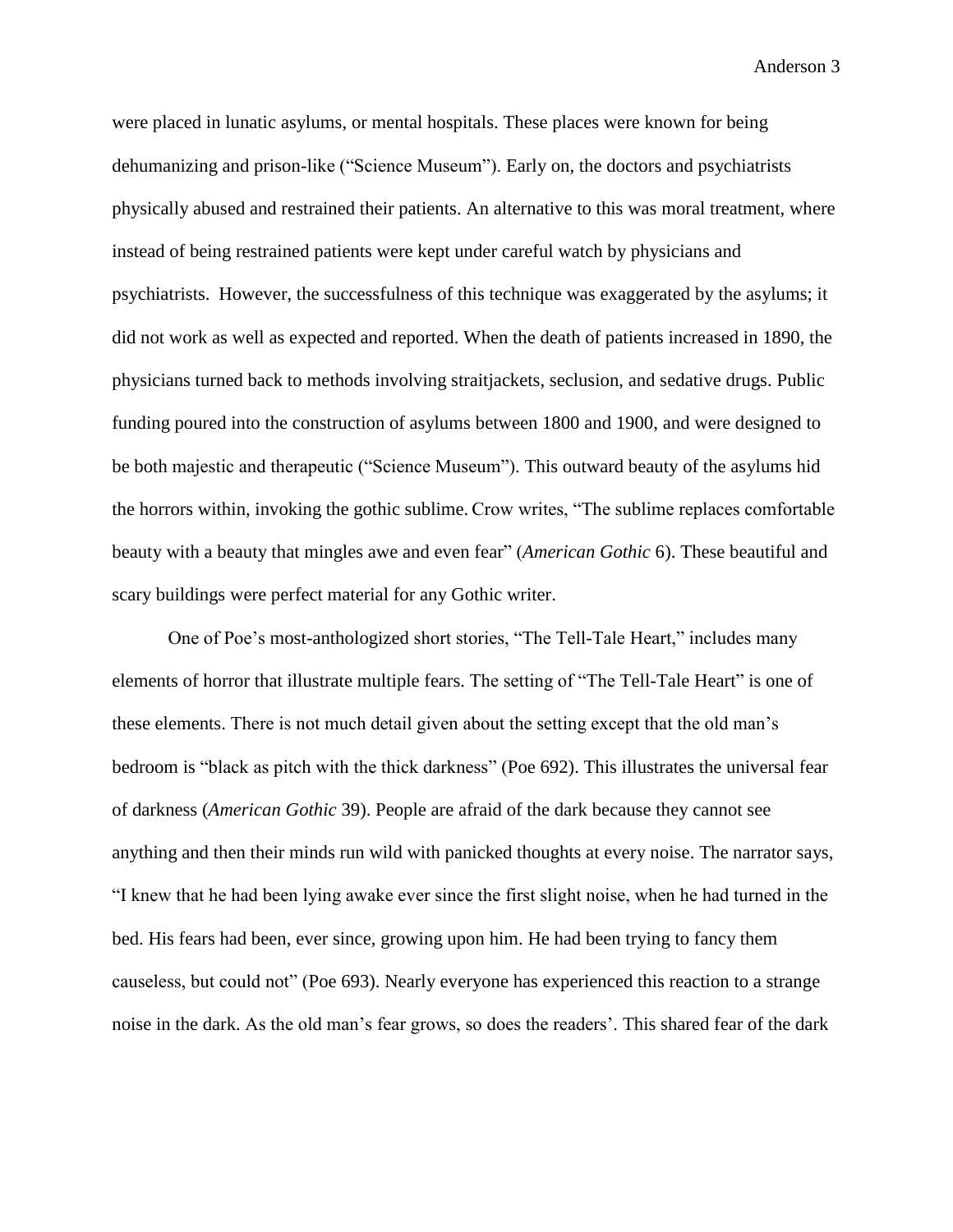allows readers to be further pulled into the story. They wait in anticipation to find out if the old man will discover the narrator standing in the doorway.

Another prominent fear shown in "The Tell-Tale Heart" is the fear of the other:

I think it was his eye!—yes, it was this! He had the eye of a vulture—a pale blue eye, with a film over it. Whenever it fell upon me, my blood ran cold; and so, by degrees—very gradually—I made up my mind to take the life of the old man, and thus rid myself of the eye forever. (691)

This fear of the other leads individuals to the fear of what they may become (*American Gothic* 167). They could become the other that they are afraid of or something far worse: a monster. The narrator becomes afraid of the old man's disfigurement because it is not normal. However, this is ironic because the narrator's response to this otherness is far from normal. He plans to rid himself of the eye by killing the old man. It is unnervingly easy to relate to the narrator's fear of this thing that is not normal. When the narrator says that "it was not the old man who vexed me, but his Evil Eye" (Poe 692), readers can see how something that is different can cause uncomfortable feelings to arise toward someone. How a person responds to these feelings determines if he can become as monstrous as the narrator.

After the narrator kills the old man, he tells the reader the careful precautions he took:

First of all I dismembered the corpse. I cut off the head and the arms and the legs. I then took up three planks from the flooring of the chamber, and deposited all between the scantlings. I then replaced the boards so cleverly, so cunningly, that no human eye—not even *his*—could have detected anything wrong. There was nothing to wash out—no stain of any kind—no blood-spot whatever. I had been too wary for that. A tub had caught it all—ha! ha! (694)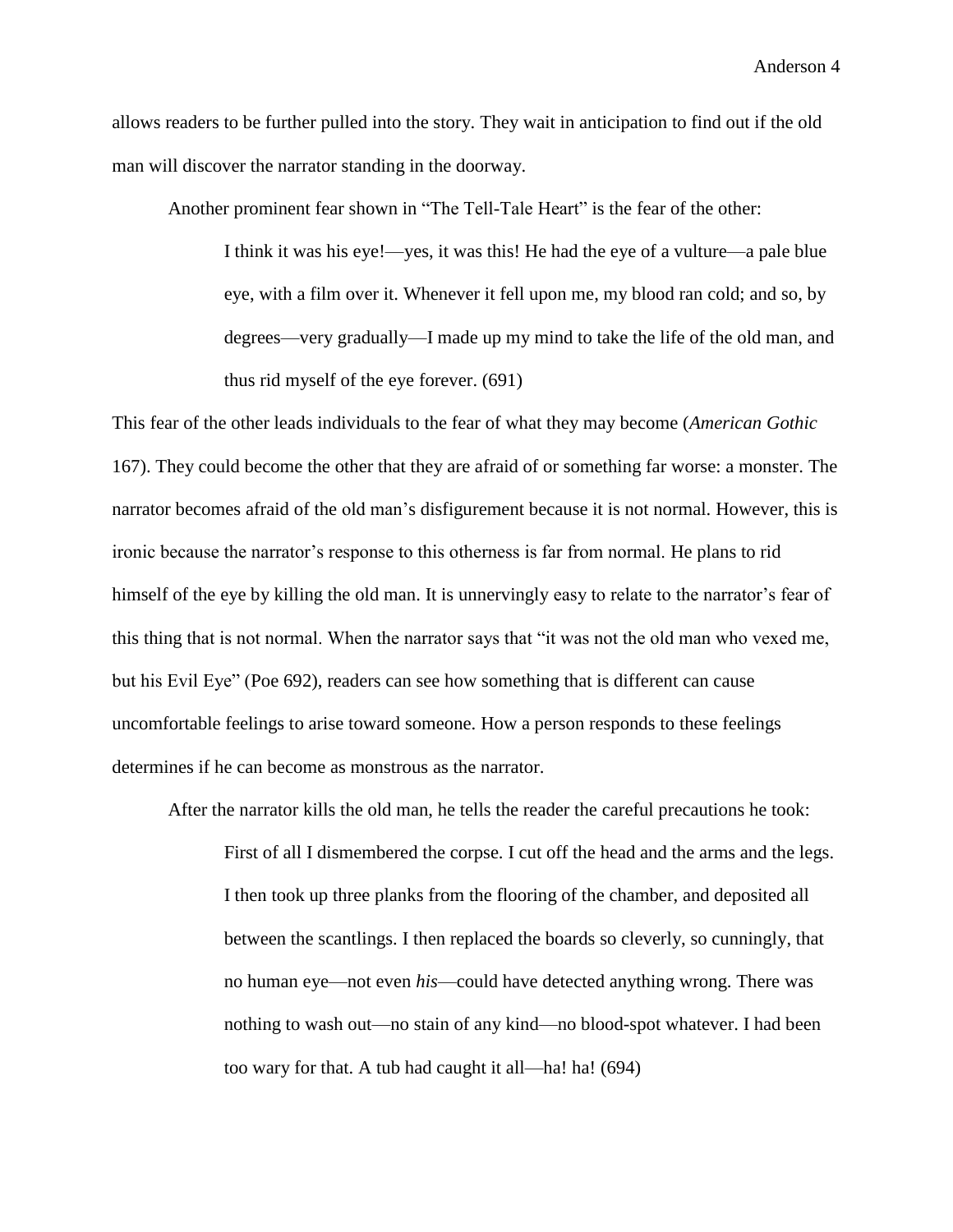This description of "wise precautions" leaves readers with a very uncomfortable feeling. The narrator's details of how he dealt with the corpse are very uncanny. Poe creates a sense of weirdness because these horrific actions that should have remained hidden are revealed (*American Gothic* 7). This passage also evokes the grotesque, or the characteristics of monstrousness and strangeness.<sup>5</sup> Readers feel that the narrator is monstrous and strange because of his thoughts and actions. Also, the narrator constantly contradicts himself. He tells readers throughout the story that he is not mad and insists that his reasoning is rational. As the story progresses, it is quickly and clearly revealed that this narrator is a barking lunatic (*American Gothic* 40).

The realization that the narrator is not in his right mind brings readers' fear of madness, or insanity to the surface. According to Helen Small, a lecturer in English at Pembroke College, Oxford, "the Gothic plays on its readers' recognition that the boundary between sanity and insanity is hard to define and harder to defend" (*Love's Madness* 156). Some people may argue that the boundary between these two states of mind is clear based on actions. However, it is important to keep in mind the Doctrine of Original Sin which states that all humans are flawed and capable of evil. The fear of insanity comes from the idea that an individual may not have the power to choose sanity over madness, and then insanity could cause evil.

"The Fall of the House of Usher" is another one of Poe's well-known short stories. It is about a narrator who goes to stay with his distant friend, Roderick Usher. From the very beginning, the narrator senses something is off about the House of Usher. He describes his feeling as "an iciness, a sinking, a sickening of the heart—an unredeemed dreariness of thought which no goading of the imagination could torture into aught of the sublime" (Poe 654). This

 $\overline{\phantom{a}}$ 

 $5$  My working definition for grotesque comes from Crow, who states that grotesque "refers to the strange, distorted or monstrous, usually as applied to human characters" (*American Gothic* 6).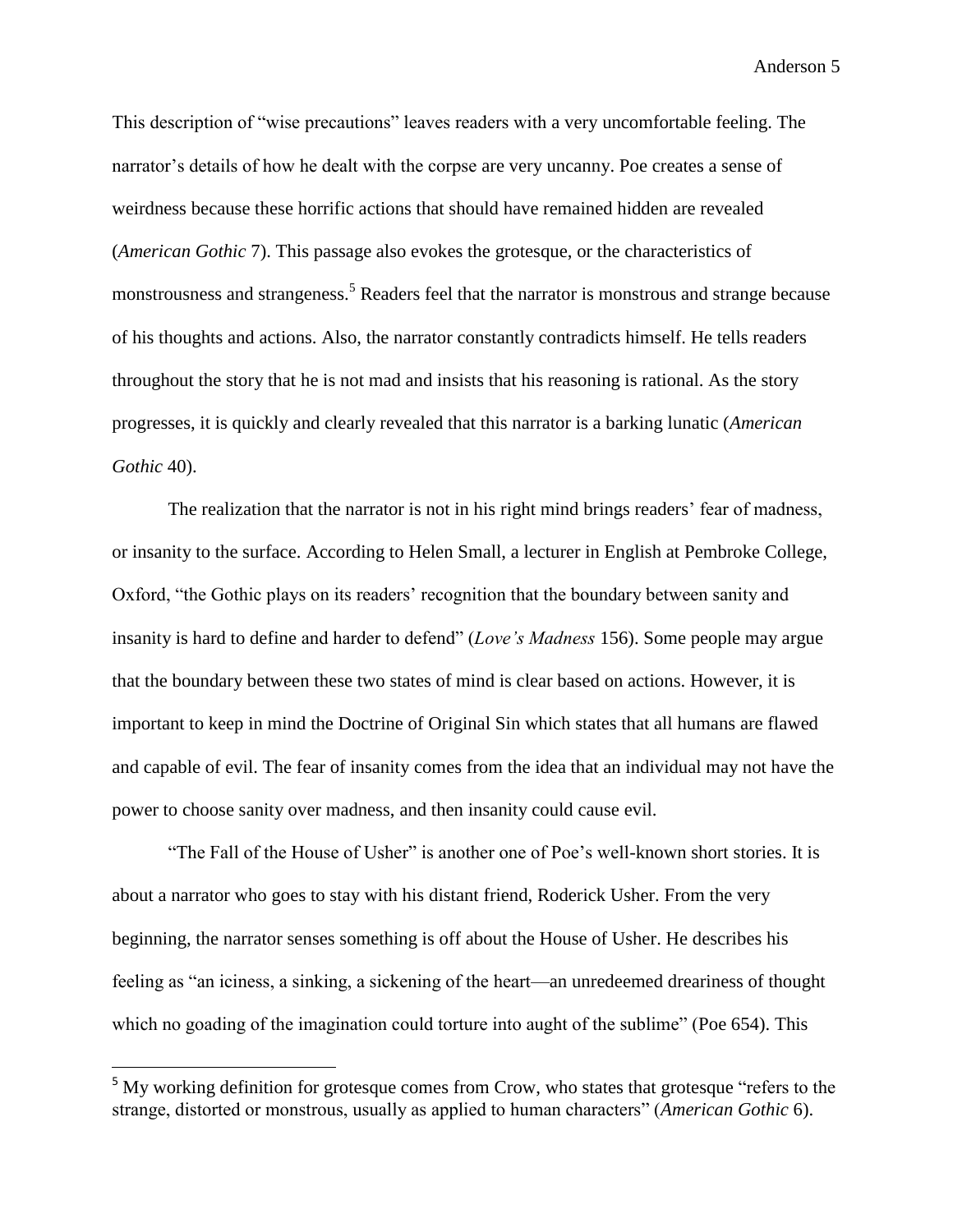description immediately hooks the reader with a haunted house setting where there are things to be discovered about Roderick and his house. It transports people to a place that has an unreal quality about it. This quality can be further seen when the narrator tries to shake off "what *must*  have been a dream" (Poe 655). The story continues with the brief appearance of Roderick's sister, Madeline. She is very ghost-like and gradually wasting away because of her illness. This is eerily similar to what happened to people with disease during Poe's time, especially TB. The narrator regards Madeline with "an utter astonishment not unmingled with dread" (Poe 658). The narrator's reaction to Madeline uncovers the deep fear of disease and what it can do to a person and their family.

After Madeline passes away, Roderick and the narrator take her body to a vault below the house. Then, "having deposited our mournful burden upon tressels within this region of horror, we partially turned aside the yet unscrewed lid of the coffin, and looked upon the face of the tenant" (Poe 662). The interesting thing about this death and burial is it lacks any sense of finality. It foreshadows things to come. The lid of the coffin is not sealed shut. Also, they do not look upon the body or the corpse; they look upon the *tenant*. As Eric Savoy, associate professor of English at the University of Calgary, writes, "Madeline is not completely consigned to the realm of the dead, nor is her historical significance; a mere 'tenant' of the coffin, she will return to consciousness" ("The Face of the Tenant" 13). The horrific idea of live burial is further defined in the narrator's description of the faint blush on Madeline's face and a "suspiciously lingering smile upon the lip" (Poe 662). These are all things that are not found in death, and bring to light the fear of being dead while living. Botting writes that "premature burial, as in the experience of Gothic labyrinths, confuses life and death" (*Gothic* 127). I think this fear is a very prominent one that every person has experienced at times throughout his life. It involves a person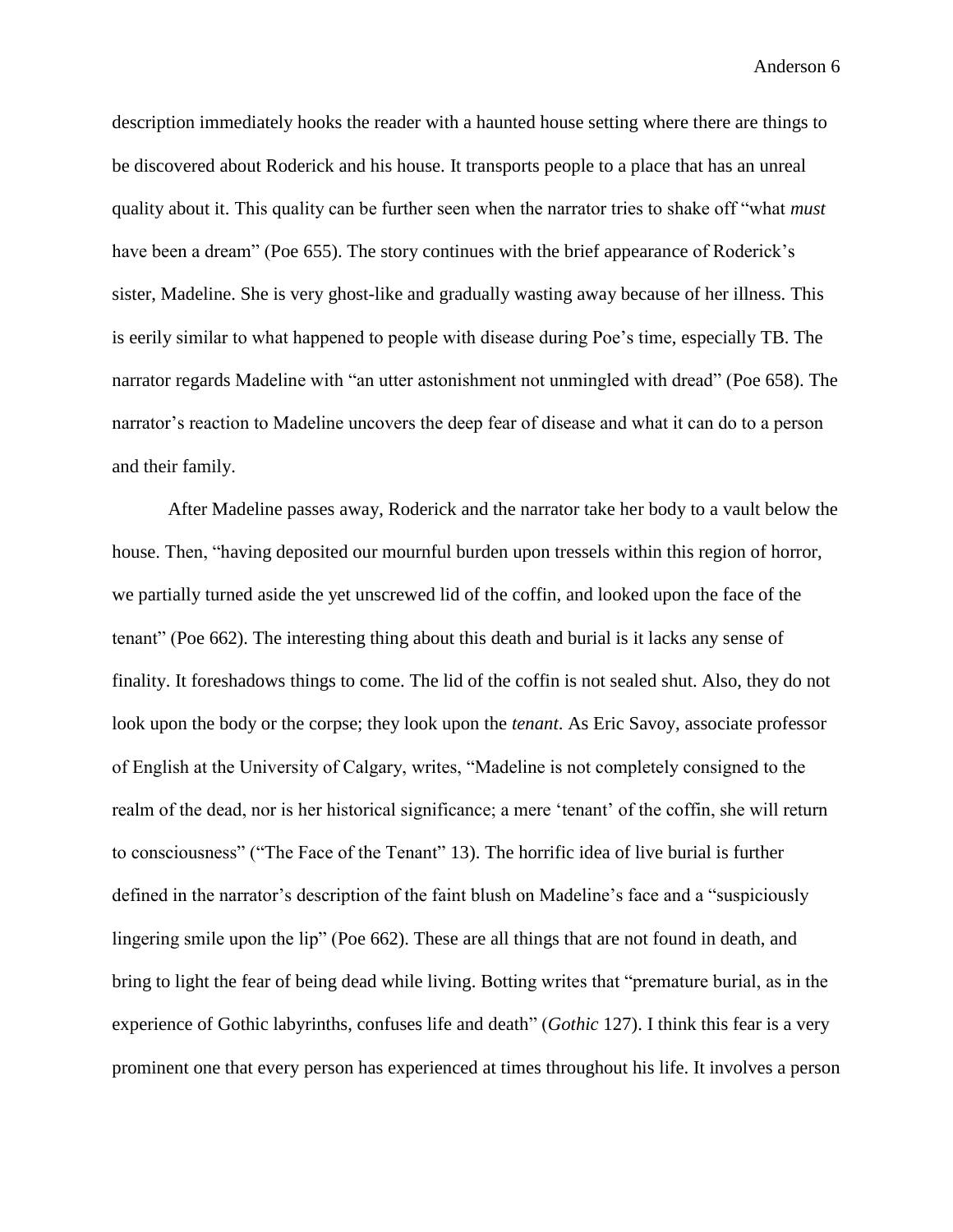thinking he is not living life to its full potential, the fear he is only doing things halfway, and that this will lead to a life not amounting to much at all.

The next part of the story incorporates strange coincidences. It is a stormy night, so the narrator reads a book to Roderick to calm him down. The first coincidence occurs when the character in the story rips apart a door. Faintly, the narrator hears this exact sound but shrugs it off and continues with the story. The second coincidence is when the cry of the dragon is echoed in the mansion by a sharp grating sound. Again, the narrator continues the story. The final coincidence occurs when a shield in the story falls and makes a loud ringing sound. When this sound, too, is echoed by something in the mansion, the narrator becomes completely unnerved. Poe's use of these coincidences and repetition of sounds keeps readers' attention and sets them up for the final piece to the puzzle.

This is when Poe brilliantly uses the uncanny. Roderick tells the narrator, "*We have put her living in the tomb*" (Poe 666)! Each sound from the story corresponds with Madeline breaking the coffin, opening the iron door, and struggling out of the vault. Poe further adds to the weirdness of this realization when the narrator actually sees Madeline.

…there *did* stand the lofty and enshrouded figure of the lady Madeline of Usher.

There was blood upon her white robes, and the evidence of some bitter struggle upon every portion of her emaciated frame. (666)

The description of Madeline adds to the idea of a haunted house. She wears white and has 'come back from the dead.' She is the living ghost of the House of Usher, very similar to how people with illnesses or mental problems are the living ghosts of homes and asylums. The end of this story is uncanny because Madeline is hidden deep within the house, but then it is revealed that she had been alive the entire time she was in the vault. The story comes to an end as Madeline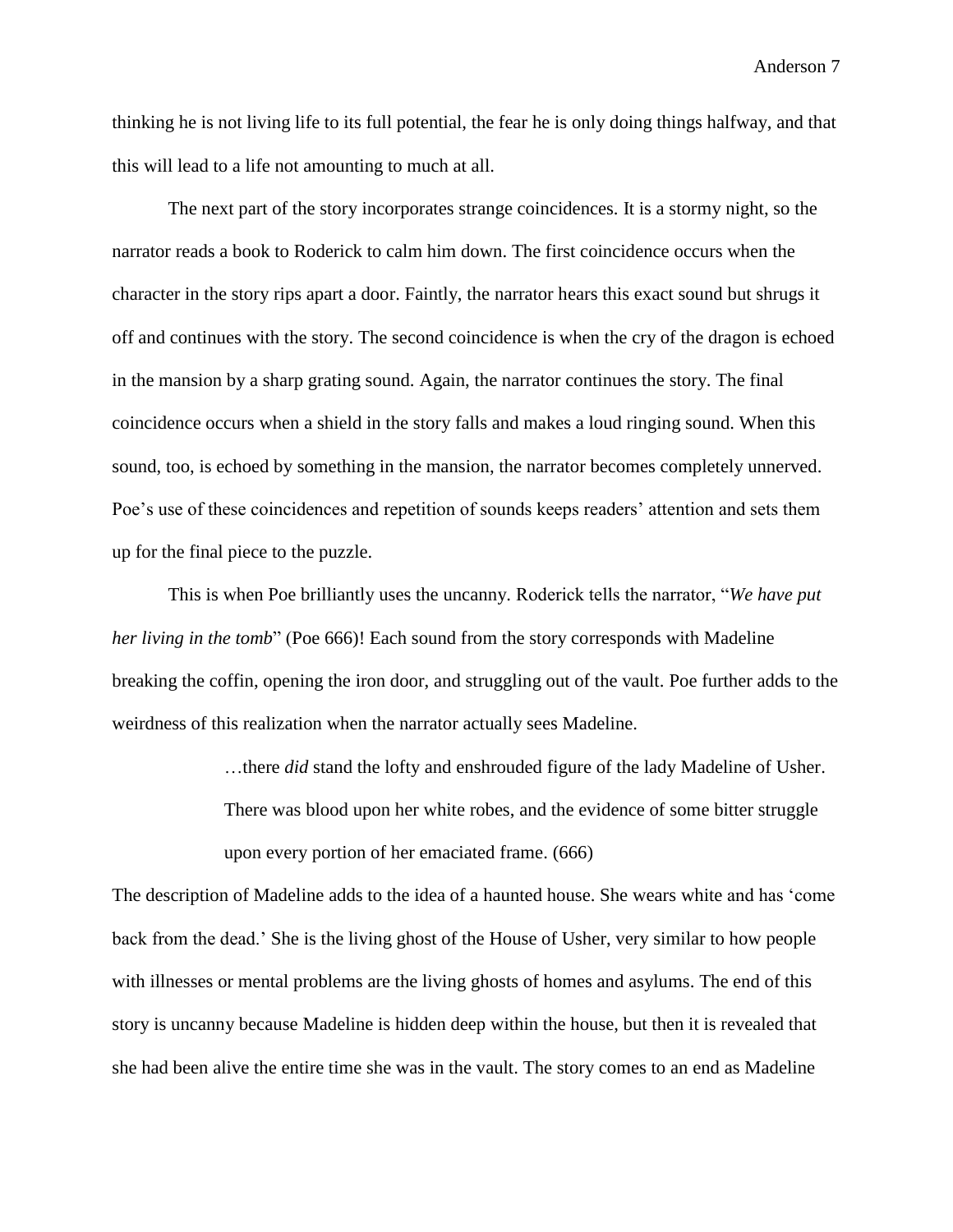collapses into her brother's arms, and they both fall dead to the floor. The narrator flees while the old house falls apart and sinks into the lake.

A universal fear that comes to light at the end of "The Fall of the House of Usher" is the fear of death. Elisabeth Bronfen, a professor of English at Zurich University, brings up a very interesting idea about death. She writes that death becomes attractive to readers because it seems unreal (*Over Her Dead Body* 40). Bronfen says that it becomes unreal because the characters in the story have been transported to unfamiliar worlds. This unfamiliar world can be seen in the narrator's descriptions of the House of Usher and its dream-like quality. It can also be seen in "The Tell-Tale Heart" because readers inhabit the strange environment of a mad mind.

I think one of the main reasons for people's fascination with the Gothic is that it allows people to confront the fear of death without actually experiencing it for themselves. In both "The Tell-Tale Heart" and "The Fall of the House of Usher," death is a very prominent aspect, and readers have a front row seat. Bronfen explains this perfectly:

> The compromise [the stories] seem to offer is that, although they insist on the need to acknowledge the ubiquitous presence of death in life, our belief in our own immortality is nevertheless also confirmed. We are the survivors of the tale, entertained and educated by virtue of the death inflicted on others. (41)

No one likes to think about their own death. Everyone knows it is unavoidable, but there is a need to somehow obtain a sense of immortality, to survive death. The Gothic lets us do this through the characters in its tales. By examining the different instances of gothic elements in Poe's stories, we can find the fears of Poe's time, the fears of our time, and the fears that stretch across decades. This explains peoples' continuous fascination with the gothic. Our fears, the ones we are conscious and unconscious of, are woven throughout Poe's tales of horror. When we read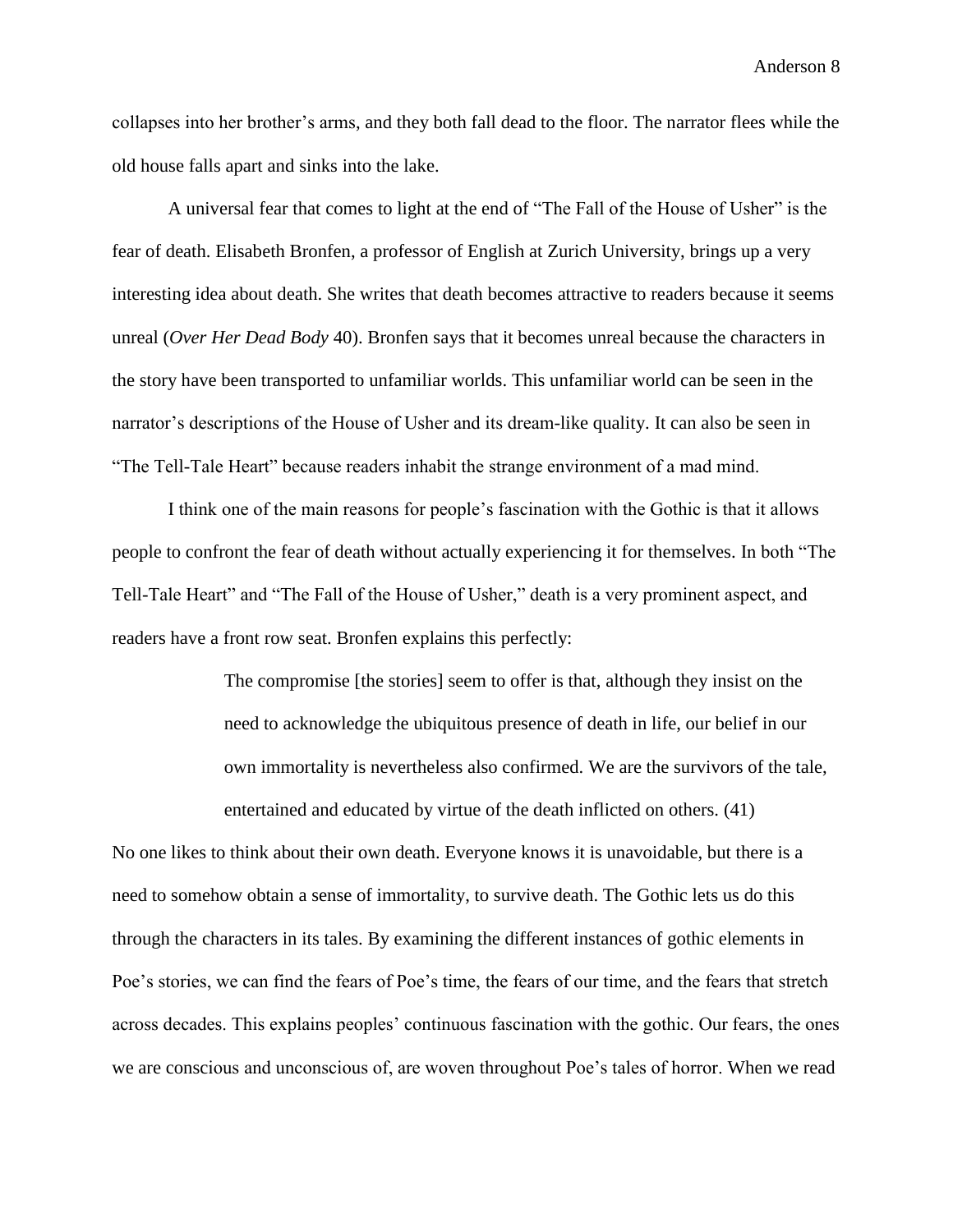these stories, we are given a way to confront our fears from a safe distance. We are centuries, miles, and an entirely different person away. Yet, somehow, even this can be uncomfortably close.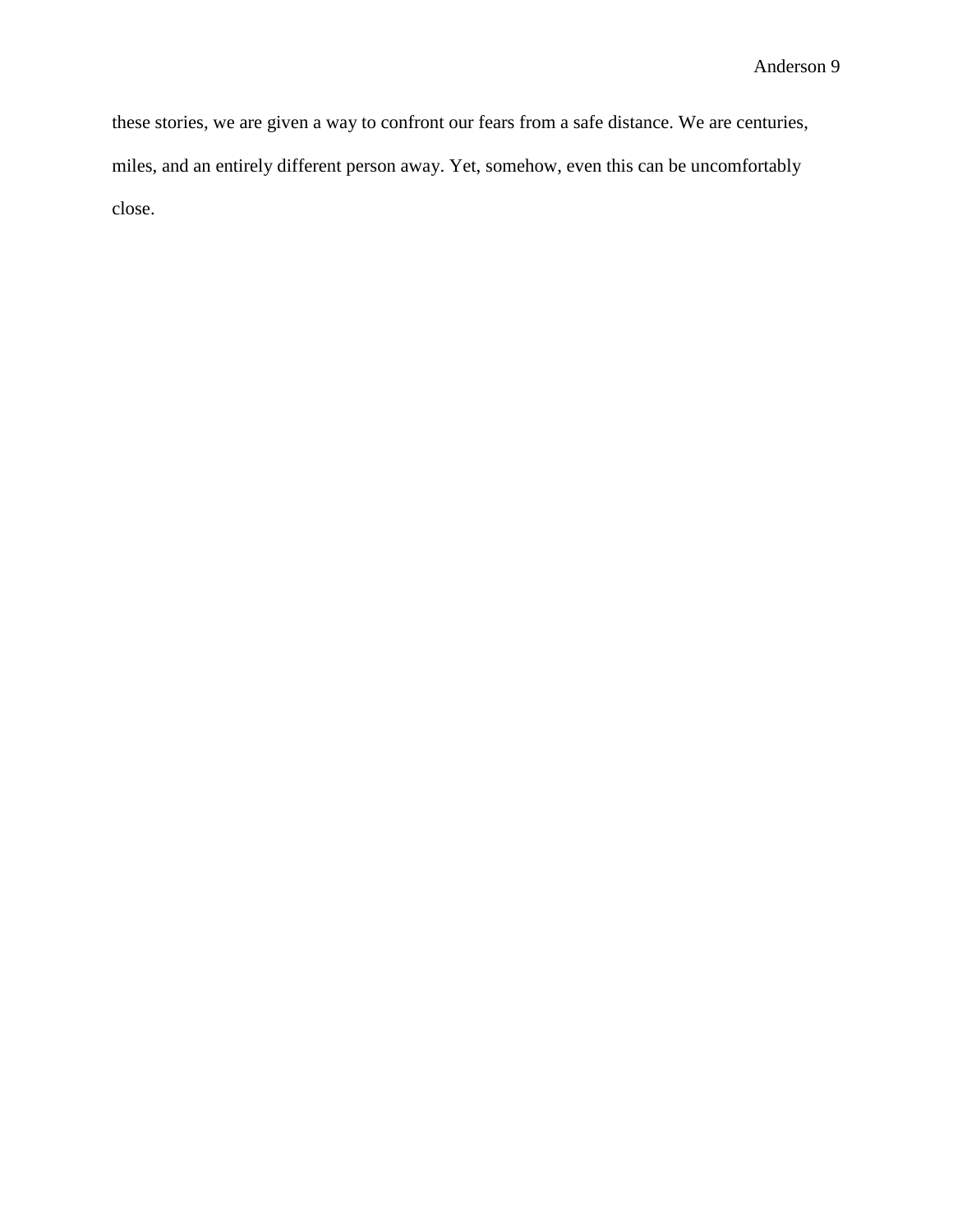### Works Cited

- Baym, ed. and Levin, ed. *The Norton Anthology of American Literature.* New York: W. W. Norton & Company, Inc., 2012. Print.
- Botting, Fred. *Gothic.* Mulbey-Roberts 123-131.
- ---. *Making Monstrous: 'Frankenstein', Criticism, Theory.* Mulbey-Roberts 163.
- Bronfen, Elisabeth. *Over Her Dead Body: Death, Femininity and the Aesthetic.* Mulbey-Roberts 39-43.
- Crow, Charles L. *American Gothic*. Cardiff: U of Wales, 2009. Print.
- Lima, Maria Antónia. "Poe and Gothic Creativity." *The Edgar Allan Poe Review* 11.1 (2010): 22-30. *JSTOR*. Web. 21 October 2015.
- Martin, ed. and Savoy, ed. *American Gothic: New Interventions in a National Narrative.* Iowa City: U of Iowa P, 1998. Print.
- "Medical Dictionary." *TheFreeDictionary.com.* N.p., n.d. Web. 02 Dec. 2015.
- Mulbey-Roberts, Marie, ed. *The Handbook to Gothic Literature.* New York: New York UP, 1998. Print.

Poe, Edgar Allan. "The Fall of the House of Usher." Baym and Levine 654-667.

Poe, Edgar Allan. "The Tale-Tell Heart." Baym and Levine 691-695.

- Savoy, Eric. "The Face of the Tenant: A Theory of American Gothic." Martin and Savoy 3-19.
- "Science Museum. Brought to Life: Exploring the History of Medicine." *Mental Institutions.*

N.p., n.d. Web. 02 Dec. 2015.